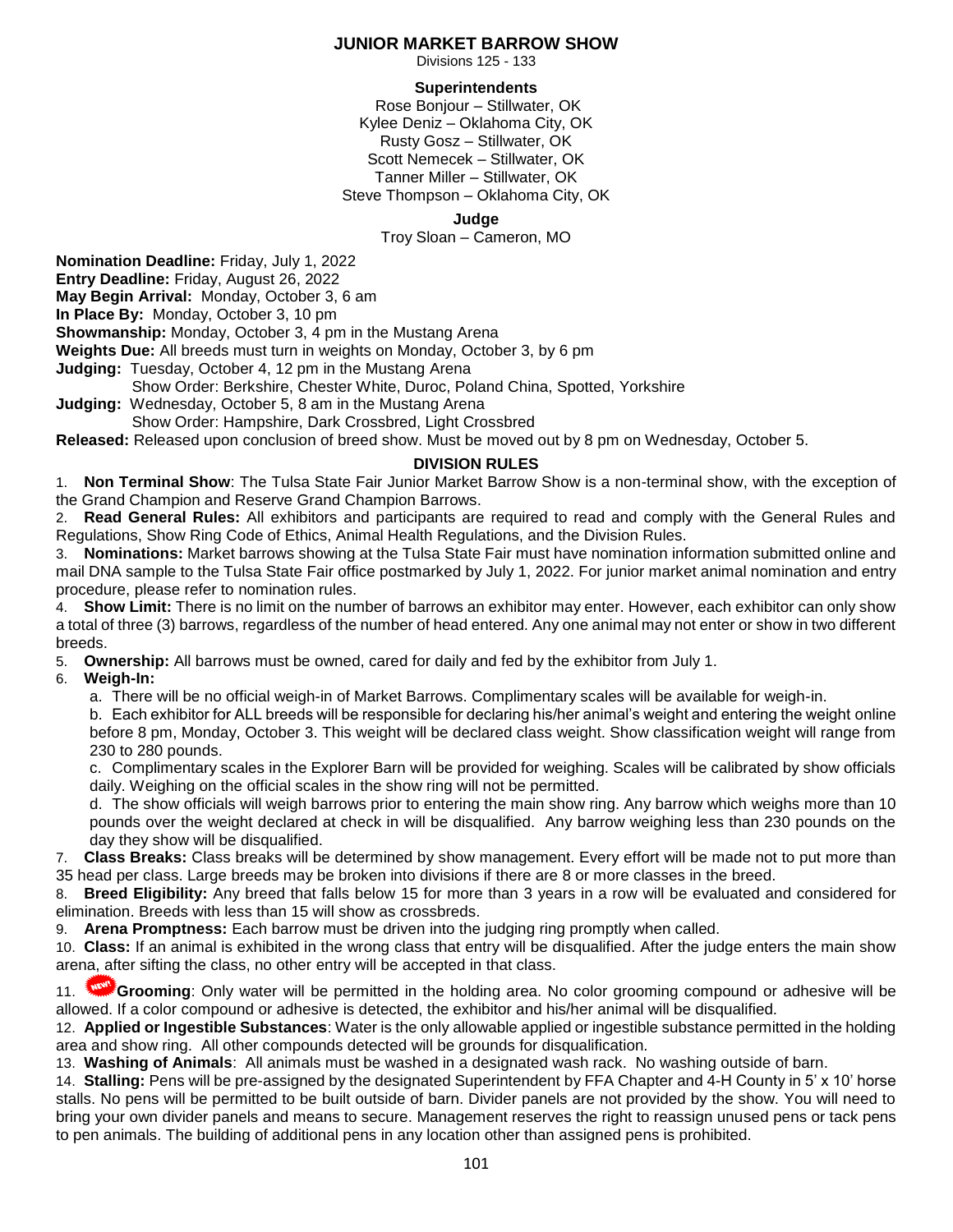15. **Restraint:** No barrow will be permitted to be restrained with a nose snare.

16. **Injured Animal**: When the judge determines that an animal can no longer compete without endangering itself, said animal will be disqualified, and the next highest placing animal in that class or preliminary sale order will be brought in to replace the injured animal.

17. **Night of Champions:** The Night of Champions is a celebration to recognize the achievements of the youth of Oklahoma who exhibited at the Tulsa State Fair. Project scholarships will be presented at NOC and add on contributions will be accepted online. NOC is non-terminal for all with the exception of the Grand Champions and Reserve Grand Champions. The Grand Champion Barrow and Reserve Grand Champion Barrow will harvested for carcass evaluation.

18. **Selection of Night of Champions:** The number of barrows who qualify will be based on the total number of barrows entered in the show. The number of barrows selected by the judge in each breed will be on a percentage basis of the total number shown. The minimum number of head for a breed to have at least one animal eligible for the sale is equal to the total number of head exhibited, divided by 40 spots, and then rounded to the nearest whole number. Breeds that have less than the minimum number of head, but more than 15 will show for breed champion honors only and only the champion will show for sale order with the crossbreds. Breeds with less than 15 will show as crossbreds. Example: based on if 715 barrows were exhibited. To get the required number per breed, you would take the total number divided by 40, (715/40 = 17.8), then round to the nearest whole number, (18). In order for any breed to have a guaranteed spot in the sale, that breed would have to have at least 18 animals exhibited. If there were only 17 animals, the champion and only the champion of that breed would show for sale order with the crossbreds.

19. **YQCA Requirements:** Exhibitors will not be required to complete Youth for the Quality Care of Animals, (YQCA), prior to the 2022 Tulsa State Fair; however all exhibitors are encouraged to do so.

20. **Breeds:** The Tulsa State Fair has chosen to recognize the breeds and classification standards as specified. Barrows entered as a purebred breed that does not meet the classification standards must be moved to either the dark crossbred or light crossbred division at time of kiosk check in. The barrow will only be moved into the dark or light crossbred division and not into another breed section. Barrows nominated as a dark or light crossbred will not be permitted to move into another breed. All dark and light crossbred barrows will be subject to classification by a three-member classifying committee at the show. The decision of the classifying committee will be final and not subject to protest. See breed classification standards.

#### **Awards:**

| <b>Class Premiums</b>                       | $1st$ - \$50, 2 <sup>nd</sup> - \$40, 3 <sup>rd</sup> - \$30, 4 <sup>th</sup> - \$20, 5 <sup>th</sup> - \$10 |
|---------------------------------------------|--------------------------------------------------------------------------------------------------------------|
| <b>Breed Champions</b>                      | Banner & Buckle                                                                                              |
| Reserve Breed Champions                     | Banner & Buckle                                                                                              |
| <b>Grand Champion Market Barrow</b>         | Banner, Traveling Trophy & Buckle                                                                            |
| <b>Reserve Grand Champion Market Barrow</b> | Banner & Buckle                                                                                              |

**SPECIAL** - The National Swine Registry will offer \$1,000 to the Grand Champion Barrow of the junior market hog show if this animal is a registered Duroc, Hampshire, or Yorkshire barrow. The exhibitor must have a transferred pedigree of the Grand Champion Barrow and must present it to the NSR representative at the time of exhibition. This barrow must submit to a DNA verification test. A representative of the National Swine Registry must be present at the time of DNA sampling.

**SPECIAL** - The National Swine Registry will offer \$500 to the Reserve Grand Champion Barrow of the junior market hog show if this animal is a registered Duroc, Hampshire, or Yorkshire barrow. The exhibitor must have a transferred pedigree of the Reserve Grand Champion Barrow and must present it to the NSR representative at the time of exhibition. This barrow must submit to a DNA verification test. A representative of the National Swine Registry must be present at the time of DNA sampling.

### **BARROW CLASSIFICATION STANDARDS**

These are the recognized breeds for the Tulsa State Fair.

Barrows must meet all classification standards as established by the Breed Associations. No pedigrees will be required.

#### **DIVISION 125 — BERKSHIRE**

1. A black and white animal with erect ears exhibiting Berkshire character.

2. A Berkshire must have white on at least three legs, face and tail (unless tail is docked).

3. Must be ear notched within seven days of birth.

4. From the base of the head forward, a Berkshire cannot be solid white.

5. Must not have an area of white skin exceeding 93.5 square inches of contiguous solid white on the upper 2/3 of the body.

6. Must not have a spotted or mottling pattern larger than a contiguous 93.5 square inch area anywhere on the body.

### **DIVISION 126 — CHESTER WHITE**

- 1. Must possess Chester White Breed characteristics.
- 2. Must be ear notched within seven days of birth.
- 3. Must be solid white in color, no color on the skin larger than a silver dollar, no colored hair.
- 4. Any skin pigmentation other than white that exceeds five in number is disqualified.
- 5. Ears must be down and medium size.